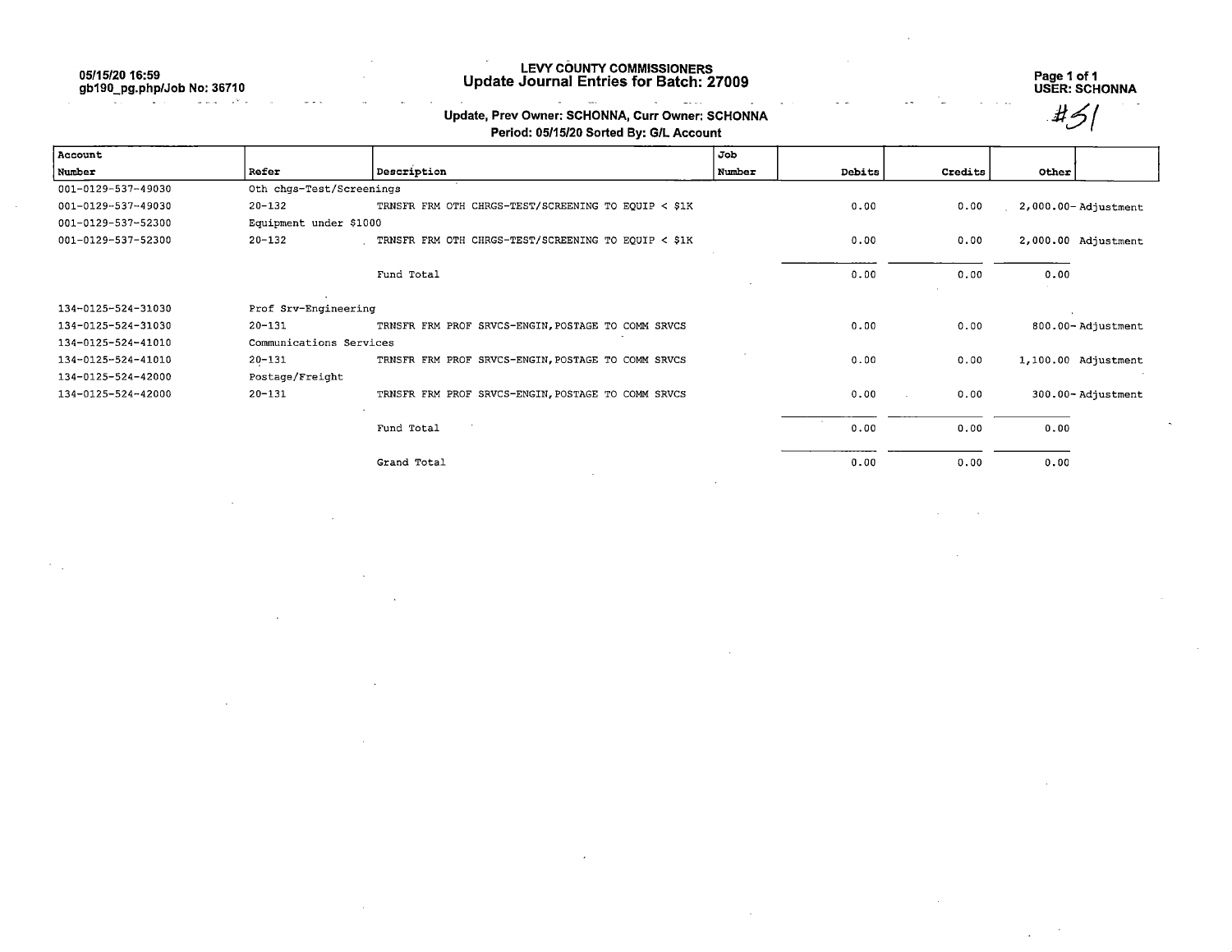FINANCE ONLY - BAH 20-13/

## LEVY BOCC BUDGET AMENDMENT FORM

÷.

Email to: LEVYFINANCE@LEVYCLERK.COM  $\sim$ 

 $\mathbb{C}$ 

|                |                                                           |                                                                             | One-Time or Recurring? |                |
|----------------|-----------------------------------------------------------|-----------------------------------------------------------------------------|------------------------|----------------|
|                | Requesting<br>Department / Office:                        | $0125$ BLDG & ZONING                                                        |                        | ¢.             |
|                |                                                           |                                                                             |                        |                |
|                | Explanation /                                             | To finish out FY 2020                                                       |                        |                |
|                | Description:                                              |                                                                             |                        |                |
|                |                                                           | ÷.                                                                          | Grant Match?           |                |
|                | SOURCE of Funds<br>and Required<br><b>APPROVAL</b> level: | Reducing Expenses (Same Dept & Category) - Dept Head<br>Approval            |                        |                |
|                |                                                           | NOTE: ALL COMMITMENTS RECURRING MULTIPLE FISCAL YEARS REQUIRE BOCC APPROVAL | Approved?              |                |
|                | <b>BOCC Meeting Date</b><br>(if Necessary)                |                                                                             |                        |                |
|                |                                                           |                                                                             |                        |                |
|                | <b>BUDGET AMENDMENT DETAIL</b>                            |                                                                             |                        |                |
|                | <b>Account Number</b>                                     | Description :                                                               | Increase (Decrease)    |                |
|                | 134-0125-524-41010<br>134-0125-524-31030                  | <b>COMMUNICATIONS SERVICES</b><br>PROF SRV-ENGINEERING                      |                        | 1,100<br>(800) |
|                | 134-0125-524-42000                                        | POSTAGE/FREIGHT                                                             |                        | (300)          |
|                |                                                           |                                                                             |                        |                |
|                |                                                           |                                                                             |                        |                |
|                |                                                           |                                                                             |                        |                |
|                |                                                           |                                                                             |                        |                |
|                |                                                           |                                                                             |                        |                |
|                |                                                           |                                                                             |                        |                |
|                |                                                           |                                                                             |                        |                |
|                | ö                                                         |                                                                             |                        |                |
| 10             | 聖世                                                        |                                                                             |                        |                |
| .<br>Farsterni |                                                           |                                                                             |                        |                |
|                |                                                           |                                                                             |                        |                |
|                |                                                           |                                                                             |                        |                |
|                |                                                           |                                                                             |                        |                |
|                |                                                           |                                                                             |                        |                |
|                | Net Increase (Decrease) in USES: \$                       |                                                                             |                        |                |
|                | ADDITIONAL REVENUES/SOURCES ONLY IN THIS SECTION:         |                                                                             |                        |                |
|                | <b>Account Number</b>                                     | Description                                                                 | Increase (Decrease)    |                |
|                |                                                           |                                                                             |                        |                |
|                |                                                           |                                                                             |                        |                |
|                |                                                           |                                                                             |                        |                |
|                |                                                           |                                                                             |                        |                |
|                |                                                           | Net Increase (Decrease) in SOURCES: \$                                      |                        |                |
|                |                                                           | DOES BUDGET AMENDMENT BALANCE?                                              | 713                    |                |
|                |                                                           |                                                                             |                        |                |
|                | DEPARTMENT                                                |                                                                             |                        |                |
|                | HEAD:                                                     |                                                                             |                        |                |
|                | COUNTY                                                    |                                                                             |                        |                |
|                | COORDINATOR:                                              |                                                                             |                        |                |
|                |                                                           |                                                                             |                        |                |
|                | CLERK OR FINANCE<br>OFFICER                               |                                                                             |                        |                |
|                |                                                           |                                                                             |                        |                |

 $\mathbb{N}$  .

 $\mathcal{L}$